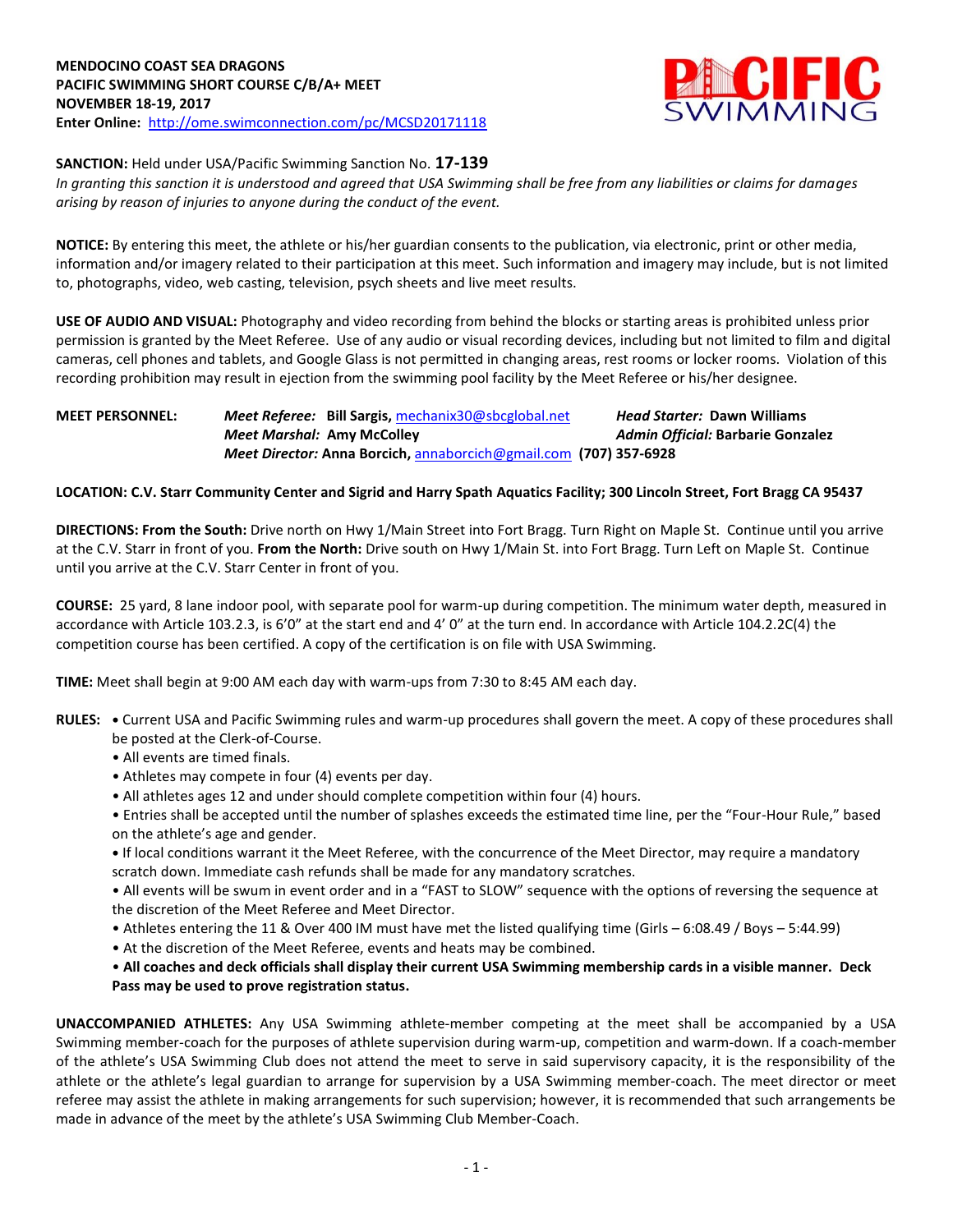**RACING STARTS:** Any athlete entered in the meet shall be certified by a USA Swimming member-coach as being proficient in performing a racing start, or shall start each race from within the water. When unaccompanied by a USA Swimming member coach, it is the responsibility of the athlete or the athlete's legal guardian to ensure compliance with this requirement.

**RESTRICTIONS:** • Smoking and the use of other tobacco products is prohibited on the pool deck, in the locker rooms, in spectator

seating on standing areas and in all areas used by athletes, during the meet and during warm-up periods.

- Sale and use of alcoholic beverages is prohibited in all areas of the meet venue.
- No glass containers are allowed in the meet venue.
- No propane heater is permitted except for snack bar/meet operations.
- No tent set-up inside—tents may be set-up on south lawn
- All shelters shall be properly secured.
- Changing into or out of swimsuits other than in locker rooms or other designated areas is prohibited.
- •No pets allowed on deck, other than service assistance animals.

• Destructive devices, to include but not limited to, explosive devices and equipment, firearms (open or concealed), blades, knives, mace, stun guns and blunt objects are strictly prohibited in the swimming facility and its surrounding areas. If observed, the Meet Referee or his/her designee may ask that these devices be stored safely away from the public or removed from the facility. Noncompliance may result in the reporting to law enforcement authorities and ejection from the facility. Law enforcement officers (LEO) are exempt per applicable laws.

• Operation of a drone, or any other flying apparatus, is prohibited over the venue (pools, athlete/coach areas, spectator areas and open ceiling locker rooms) any time athletes, coaches, officials and/or spectators are present.

**ELIGIBILITY:** • Athletes shall be current members of USA Swimming and enter their name and registration number on the meet entry card exactly as they are shown on their Registration Card. If this is not done, it may be difficult to match the athlete with the registration database. The meet host shall check all athlete registrations against the SWIMS database and if not found to be registered, the Meet Director shall accept the registration at the meet (a \$10 surcharge shall be added to the regular registration fee). Duplicate registrations shall be refunded by mail.

• Athletes in the "A" Division shall have met at least the listed USA Swimming Motivational "A" minimum time standard. Athletes in the "B" Division shall have met at least the listed "B" minimum time standard. All entry times slower than the "B" time standard shall be in the "C" Division.

• Entries with **"NO TIME" shall be accepted EXCEPT for events 41 & 42 (See Rules)**.

• Entry times submitted for this meet may be checked against a computer database and may be changed in accordance with Pacific Swimming Entry Time Verification Procedures.

• Disabled athletes are welcome to attend this meet and should contact the Meet Director or Meet Referee regarding any special accommodations on entry times and seeding per Pacific Swimming policy.

• Athletes 19 years of age and over may compete in the meet for time only, no awards. Such athlete shall meet standards for the 17-18 age group.

• Age on the first day of the meet shall determine the athlete's age for the entire meet.

**ENTRY PRIORITY:** Entries from members of Zone 3 clubs (including unattached athletes training with those clubs) postmarked or entered on line by second Monday after the meet opens on Swim Connection shall be given first priority for acceptance to the meet. In addition to Zone 3 clubs, athletes who are members of or train with the following clubs may enter during the entry priority period: **Woodland (SN-WOOD).** All entries from other zones in Pacific Swimming or from other LSC's, postmarked or entered on line by the entry deadline shall be considered in the order they are received.

**ENTRY FEES:** \$4.00 per event plus an \$8.00 participation fee per athlete. Entries shall be rejected if payment is not sent at time of request. No refunds shall be made except mandatory scratch downs.

**ONLINE ENTRIES:** To enter online go to **<http://ome.swimconnection.com/pc/MCSD20171118>** to receive an immediate entry confirmation. This method requires payment by credit card. Swim Connection, LLC charges a processing fee for this service, equal to \$1 per athlete plus 5% of the total Entry Fees. Please note that the processing fee is a separate fee from the Entry Fees. **Entering online is a convenience, is completely voluntary, and is in no way required or expected of an athlete by Pacific Swimming.** Online entries shall be accepted through November 8<sup>th</sup> 2017 or until such time that the meet has reached capacity.

**MAILED OR HAND DELIVERED ENTRIES**: Entries shall be on the attached consolidated entry form. Forms shall be filled out completely and printed clearly with athlete's best times. Entries shall be postmarked by midnight, November 6<sup>th</sup> 2017 or hand delivered by 6:30 p.m, November 8<sup>th</sup> 2017. No late entries shall be accepted. Requests for confirmation of receipt of entries should include a self-addressed envelope.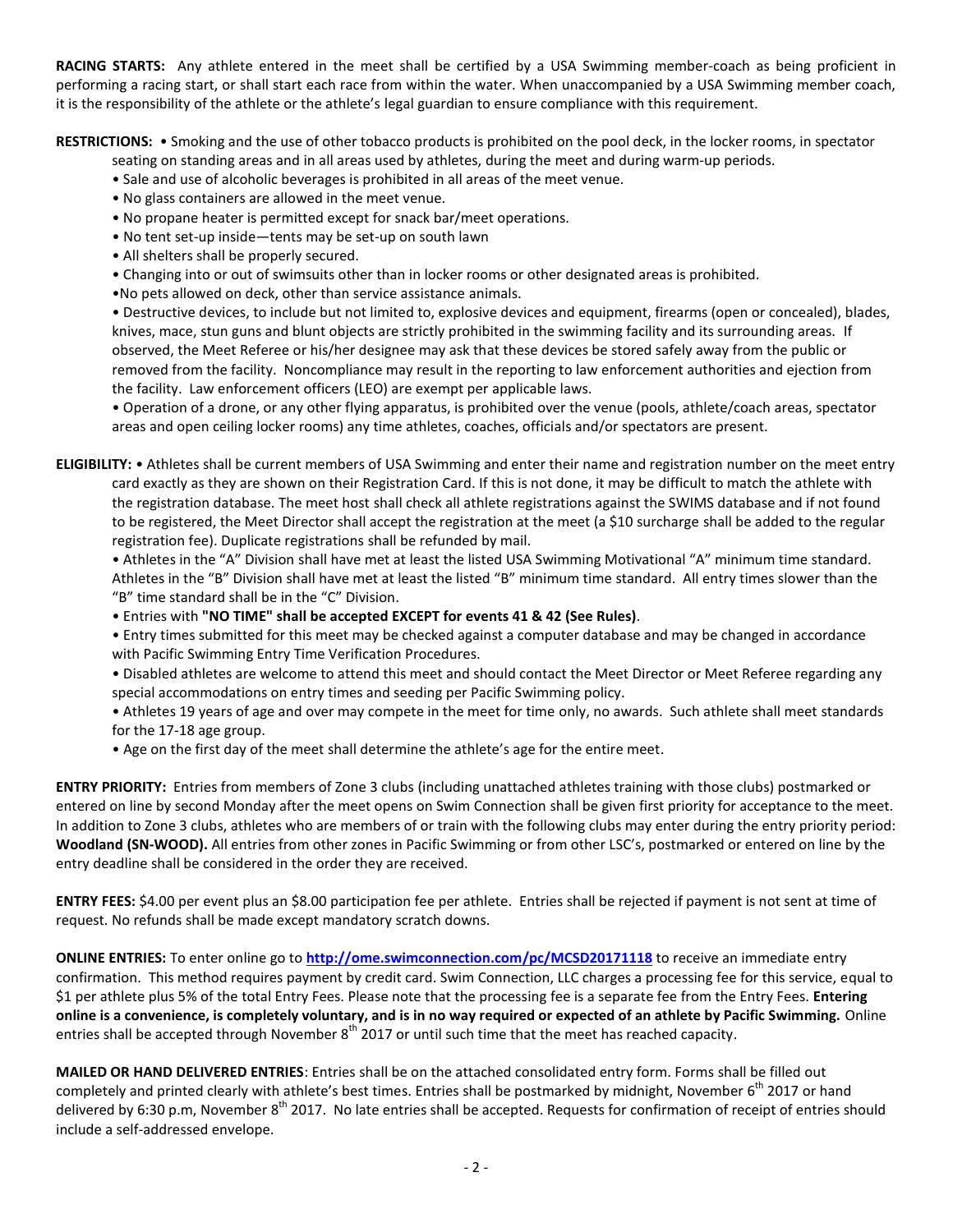**RELAYS:** Relays will be run as 100 yard events for age 10 and under and 200 yard events for age 11 and over. All entries will be turned in to the Clerk of Course by 10:00am. Exhibition entries will be accepted.

#### **Make check payable to**: **Mendocino Coast Sea Dragons (MCSD)**

| Mail entries to: Mendocino Coast Sea Dragons | <b>Hand deliver entries to: Anna Borcich</b> |                      |
|----------------------------------------------|----------------------------------------------|----------------------|
| P.O. Box 2939                                |                                              | 1222 Willow Street   |
| Fort Bragg, CA 95437                         |                                              | Fort Bragg, CA 95437 |

**CHECK-IN:** The meet shall be deck seeded. Athletes shall check-in at the Clerk-of-Course. No event shall be closed more than 30 minutes before the scheduled start of the session. Close of check-in for all individual events shall be no more than 60 minutes before the estimated time of the start of the first heat of the event. Athletes who do not check in shall not be seeded and shall not be allowed to compete in that event.

**SCRATCHES:** Any athletes not reporting for or competing in an individual timed final event that they have checked in for shall not be penalized. Athletes who must withdraw from an event after it is seeded are requested to inform the referee immediately.

**AWARDS: Ribbons 1<sup>st</sup> – 8<sup>th</sup> for each division (A, B, C)** Ribbons will also be awarded for the 1-3rd place finishers in the Relay age groups. Note: Awards will be mailed to all clubs after the meet. All participating clubs and clubs with unattached athletes must provide a mailing address at the Clerk of the Course.

**ADMISSION:** Free. A 2 DAY program will be available for \$5.00.

**SNACK BAR & HOSPITALITY:** A snack bar will be available throughout the competition. Coaches and working deck officials will be provided lunch. Hospitality will serve refreshments to timers and volunteers.

**MISCELLANEOUS:** No overnight parking is allowed. Facilities will not be provided after meet hours. The C.V. Starr Center will open its Splash and Slide facility to the public after the meet closes. Admission fees will apply.

**MINIMUM OFFICIALS**: At least seven days prior to the start of the meet, meet management (Meet Director and/or Meet Referee) shall contact a representative from each club participating in the meet, and provide a preliminary inventory of the officials that club is required to provide for each session. Each club shall, by the start of the meet, provide to the Meet Director or designee a list of Officials who have agreed to represent that club during each session of the meet.

At the meet, meet management shall conduct an inventory of officials, and shall compare the number of athletes entered in each session by each club with the number of officials present representing each club. If meet management certifies that a club has not provided sufficient officials for any session of the meet in accordance with the table below, excluding finals in a prelims and finals meet, the club shall be fined \$100 per missing official per session of the meet.

| Club athletes entered in session | Trained and carded officials required |
|----------------------------------|---------------------------------------|
| $1 - 10$                         |                                       |
| $11 - 25$                        |                                       |
| $26 - 50$                        |                                       |
| 51-75                            |                                       |
| 76-100                           |                                       |
| 100 or more                      |                                       |

\*Zone 3 shall include assigned and working Colorado, Intermediary/ Chief Timing Judge, and Computer operator in the count of officials for a session although these positions are not carded. Zone 3 shall accept un-carded Trainees in the count of officials for up to two sessions. Clubs may use officials "borrowed" from other clubs, or unattached officials at the meet who agree, to fulfill their obligation under the rule.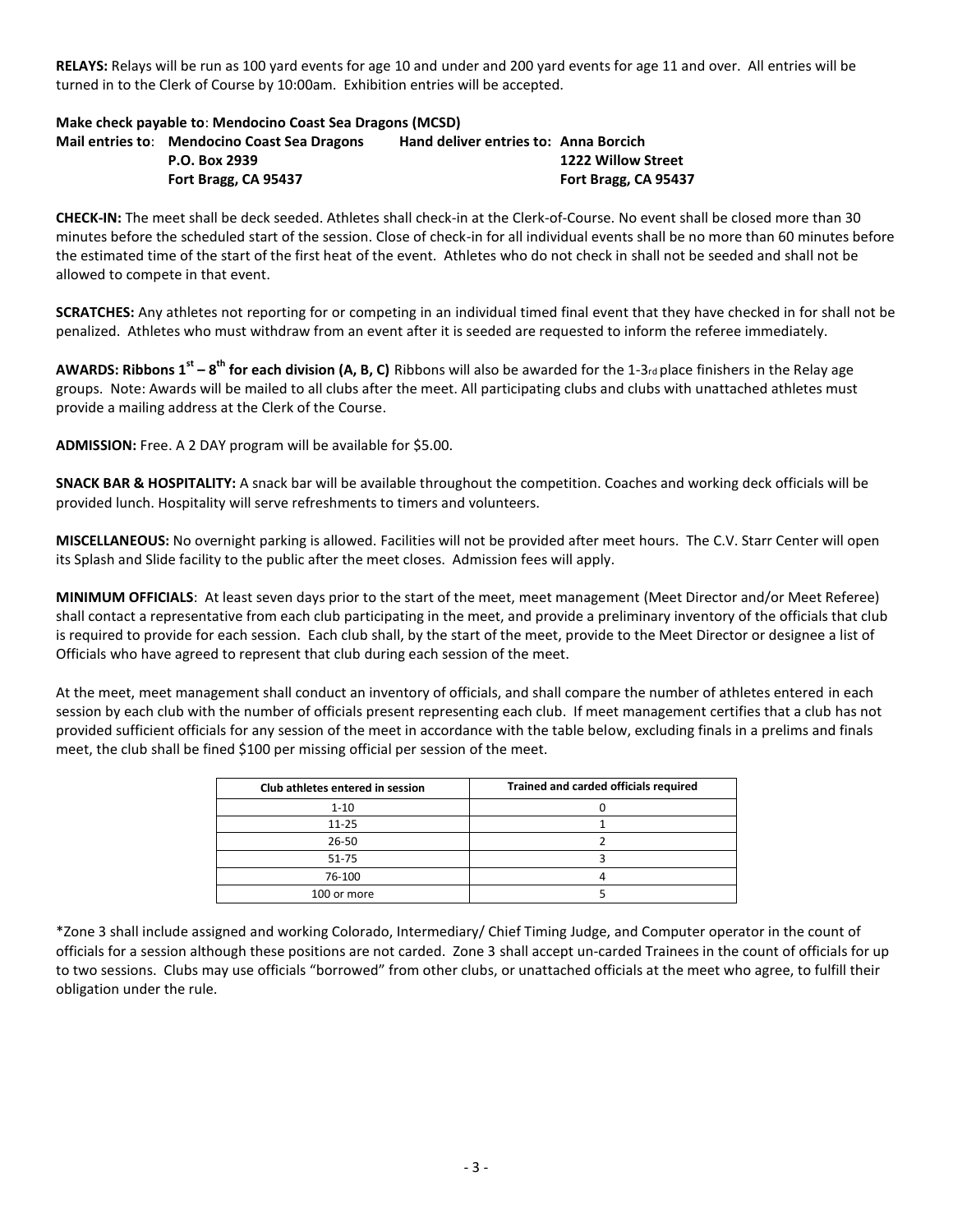## **EVENT SUMMARY**

|              | <b>SATURDAY</b> |                    |        | <b>SUNDAY</b> |          |               |              |  |  |
|--------------|-----------------|--------------------|--------|---------------|----------|---------------|--------------|--|--|
| 8 & UN       | $9 - 10$        | $11 - 12$<br>13-18 |        | 8 & UN        | $9 - 10$ | $11 - 12$     | 13-18        |  |  |
| <b>50 FR</b> | 200 FR          | 200 FR             | 200 FR | 50 BK         | 100 BK   | 400 IM        | 400 IM       |  |  |
| 25 BR        | 100 BR          | 100 BR             | 100 BR | <b>50 BR</b>  | 200 IM   | 100 BK        | 200 BK       |  |  |
| 100 IM       | 100 IM          | 100 IM             | 200 IM | <b>25 FR</b>  | 100 FR   | 200 IM        | 200 BR       |  |  |
| 25 BK        | 50 FL           | 50 FL              | 100 BK | 25 FL         | 50 BR    | <b>100 FR</b> | 100 FR       |  |  |
|              | <b>50 BK</b>    | <b>50 BK</b>       | 500 FR |               | 50 FR    | <b>50 BR</b>  | 100 FL       |  |  |
|              |                 | 500 FR             |        |               |          | <b>50 FR</b>  | <b>50 FR</b> |  |  |

# **EVENTS**

|                | Saturday 11/18   |                |               |
|----------------|------------------|----------------|---------------|
| <b>EVENT#</b>  | <b>EVENT</b>     | <b>EVENT#</b>  | <b>EVENT#</b> |
| $\mathbf{1}$   | 13-Over 200 FR   | $\overline{2}$ | 41            |
| $\overline{3}$ | 9-12 200 FR      | 4              | 43            |
| 5              | 8-UN 50 FR       | 6              | 45            |
| $\overline{7}$ | 13-Over 100 BR   | 8              | 47            |
| 9              | 11-12 100 BR     | 10             | 49            |
| 11             | 9-10 100 BR      | 12             | 51            |
| 13             | 8-UN 25 BR       | 14             | 53            |
| 15             | 13-Over 200 IM   | 16             | 55            |
| 17             | 11-12 100 IM     | 18             | 57            |
| 19             | 10-UN 100 IM     | 20             | 59            |
| 21             | 11-Over 200 M.R. | 22             | 61            |
| 23             | 10-UN 100 M.R.   | 24             | 63            |
| 25             | 11-12 50 Fly     | 26             | 65            |
| 27             | 9-10 50 Fly      | 28             | 67            |
| 29             | 8-UN 25 BK       | 30             | 69            |
| 31             | 13-Over 100 BK   | 32             | 71            |
| 33             | 11-12 50 BK      | 34             | 73            |
| 35             | 9-10 50 BK       | 36             | 75            |
| 37             | 11-12 500 FR     | 38             | 77            |
| 39             | 13-Over 500 FR   | 40             | 79            |

| Saturday 11/18 |                  |                |
|----------------|------------------|----------------|
| <b>EVENT#</b>  | <b>EVENT</b>     | <b>EVENT#</b>  |
| $\mathbf 1$    | 13-Over 200 FR   | $\overline{2}$ |
| 3              | 9-12 200 FR      | $\overline{4}$ |
| 5              | 8-UN 50 FR       | 6              |
| $\overline{7}$ | 13-Over 100 BR   | 8              |
| 9              | 11-12 100 BR     | 10             |
| 11             | 9-10 100 BR      | 12             |
| 13             | 8-UN 25 BR       | 14             |
| 15             | 13-Over 200 IM   | 16             |
| 17             | 11-12 100 IM     | 18             |
| 19             | 10-UN 100 IM     | 20             |
| 21             | 11-Over 200 M.R. | 22             |
| 23             | 10-UN 100 M.R.   | 24             |
| 25             | 11-12 50 Fly     | 26             |
| 27             | 9-10 50 Fly      | 28             |
| 29             | 8-UN 25 BK       | 30             |
| 31             | 13-Over 100 BK   | 32             |
| 33             | 11-12 50 BK      | 34             |
| 35             | 9-10 50 BK       | 36             |
| 37             | 11-12 500 FR     | 38             |
| 39             | 13-Over 500 FR   | 40             |

Use the following URL to find the time standards: <http://www.pacswim.org/swim-meet-times/standards>